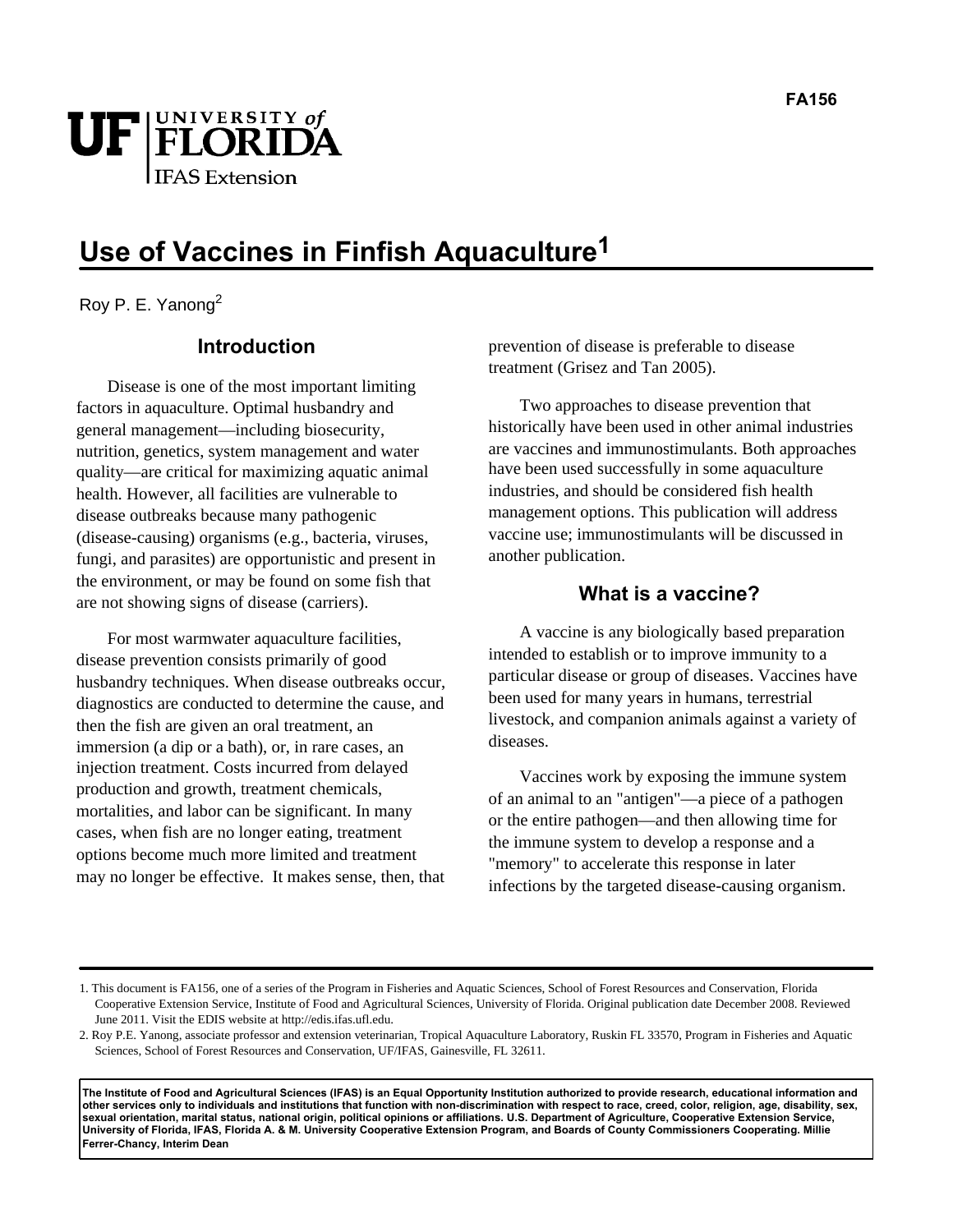Vaccines are normally administered to healthy animals prior to a disease outbreak.

One analogy used for vaccines is that of an insurance policy (Komar et al 2004). A vaccine, if effective, can help prevent a future disaster from being a major economic drain. But vaccines, like insurance, have a premium, or cost. The producer must weigh the cost in materials and labor against the risk and cost of a disease outbreak to determine whether vaccination is warranted. When actual vaccine effectiveness is also unknown, this makes decision-making even more difficult. Consultation with a fish veterinarian or other fish health specialist will be helpful when examining cost vs. benefit of a particular vaccine.

### **What are the properties of the ideal vaccine?**

The ideal vaccine:

- 1. is safe for the fish, the person(s) vaccinating the fish, and the consumer;
- 2. protects against a broad strain or pathogen type and gives 100% protection;
- 3. provides long-lasting protection, at least as long as the production cycle;
- 4. is easily applied;
- 5. is effective in a number of fish species;
- 6. is cost effective; and
- 7. is readily licensed and registered (Grisez and Tan 2005).

## **What are the different types of vaccines?**

There are many different types of vaccines, and new kinds are continuously under development. Of the types currently in use, the most common are described below.

*Bacterins* are vaccines comprised of killed, formerly pathogenic bacteria. Bacterins stimulate the antibody-related portion of the immune response (i.e., the humoral immune response).

*Live, attenuated vaccines* are comprised of live micro-organisms (bacteria, viruses) that have been grown in culture and no longer have the properties that cause significant disease. Live attenuated vaccines will stimulate additional parts of the immune system (i.e., a cell-mediated, as well as a humoral [antibody] response).

*Toxoids* are vaccines comprised of toxic compounds that have been inactivated, so they no longer cause disease. An example, used in humans, is the tetanus toxoid vaccine.

*Subunit vaccines* are made from a small portion of a micro-organism (rather than the entire micro-organism) that ideally will stimulate an immune response to the entire organism.

Other types of vaccines in development use even more modern strategies. Examples include *recombinant vector vaccines*, which combine parts of disease-causing micro-organisms with those of weakened microorganisms, and DNA vaccines. Recombinant vector vaccines allow a weak pathogen to produce antigen. *DNA vaccines* are composed of a circular portion of genetic material that can, after being incorporated into the animal, produce a particular immune-stimulating portion of a pathogen (i.e., antigen) continuously, thus providing an "internal" source of vaccine material. Other vaccine strategies are also undergoing research and development.

#### **How are vaccines given to fish?**

Vaccines are administered to fish in one of three ways: by mouth, by immersion, or by injection. Each has its advantages and disadvantages. The most effective method will depend upon the pathogen and its natural route of infection, the life stage of the fish, production techniques, and other logistical considerations. A specific route of administration or even multiple applications using different methods may be necessary for adequate protection.

*Oral vaccination* results in direct delivery of antigen via the digestive system of the fish. It is the easiest method logistically because feeding is a normal, ongoing part of the production schedule. Stress on the fish is minimal, and no major changes in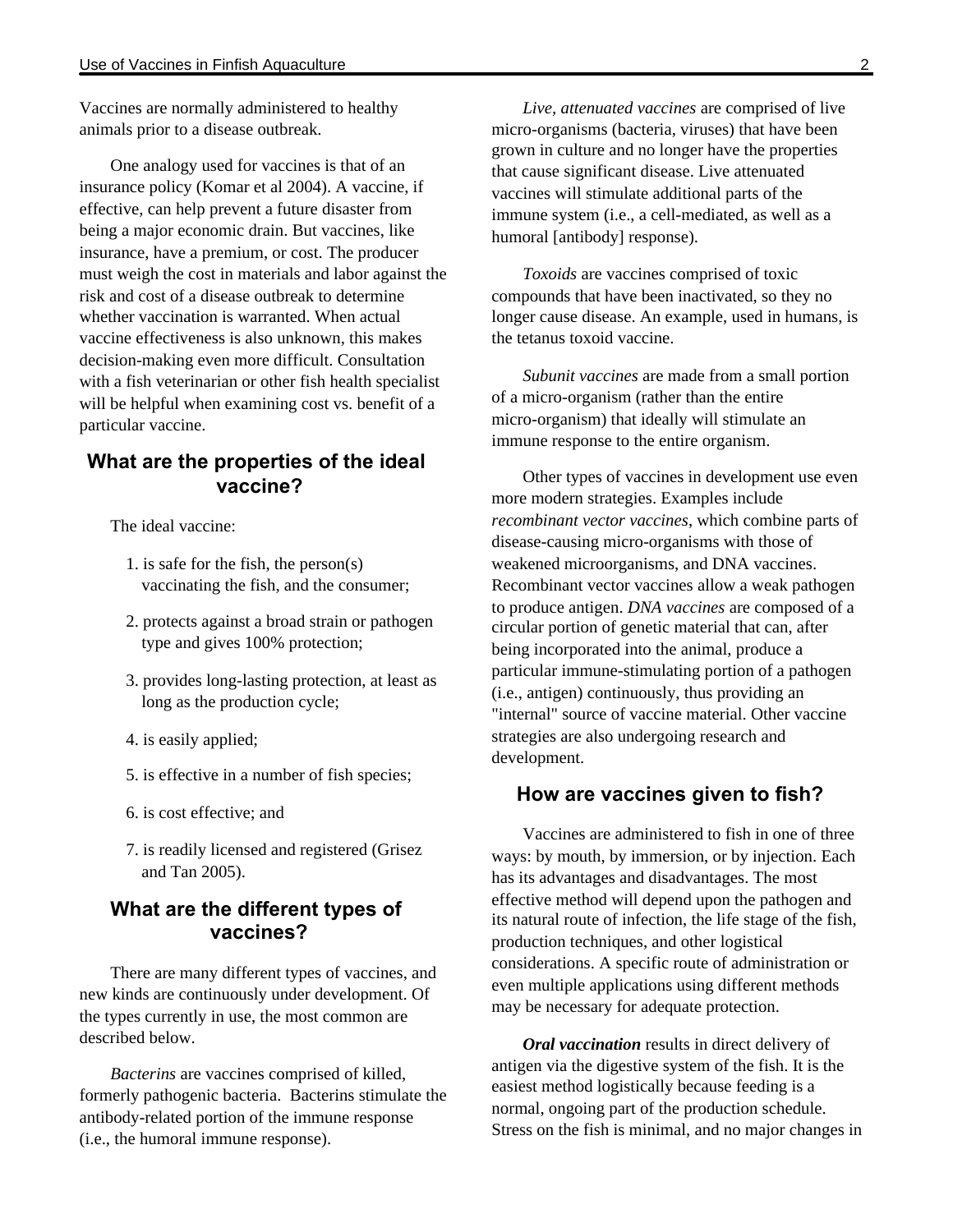production are required. Prior to feeding, vaccine is mixed, top-dressed, or bioencapsulated into the feed. To reduce leaching into the water and/or to provide some protection against breakdown of the vaccine by the fish's digestive processes, a coating agent is often used. For small fish (e.g., 1-5 g or less), bioencapsulation may be a preferred method of oral delivery. Live food (rotifers, brine shrimp) is added to a concentrated vaccine solution, and allowed to take up vaccine. This live food is then fed to fry or small fingerlings. Although oral vaccine is the most preferred method, it conveys relatively short immunity (compared to the other methods) such that additional vaccination may be required. In addition, because of the problems involved with getting the vaccine intact through the intestine and adequately stimulating the immune system, there are few commercial oral vaccines available (Komar et al. 2004).

*Immersion vaccination* permits immune cells located in the fish's skin and gills to become directly exposed to antigens. These immune cells may then mount a response (e.g., antibody production), thus protecting the fish from future infection. Other types of immune cells in the skin and gills carry antigens internally, where a more systemic response will also develop. Immersion vaccination occurs by dip or by bath. Dips are short, typically 30 seconds, in a high concentration of vaccine. Baths are of longer duration—an hour or more—and in a much lower concentration of vaccine. In practice, dips are logistically more practical for large numbers of small (1- to 5-g) fish. Unfortunately, protection using immersion methods may not last long and a second vaccination may be required (Komar et al. 2004) because smaller, younger fish may have immature immune systems and because this is a more indirect route.

*Injection vaccination* allows direct delivery of a small volume of antigen into the muscle (intramuscular (IM) injection) or into the body cavity (intracoelomic [ICe= intraperitoneal or IP] injection), allowing for more direct stimulation of a systemic immune response. Injection vaccines normally include an oil-based or water-based compound, known as an adjuvant, that serves to further stimulate the immune system. Injection is

effective for many pathogens that cause systemic disease; and protection—6 months to a year—is much longer than by other methods. Every fish in the population is injected, giving more assurance to the producer. Another advantage is that multiple antigens (for different diseases) can be delivered at the same time. However, vaccination by injection is logistically the most demanding of all three methods. Fish must be anesthetized to minimize stress. Injection requires more time, labor, and skilled personnel. The correct needle size is important. The vaccine may incite a more severe reaction if it is injected into the wrong portion of the fish. And finally, smaller-sized fish (under 10 g) may not respond well to this method (Komar et al 2004).

### **Have vaccines been used in fish?**

Vaccines have been used in food fish, in particular the salmon industry, for approximately 30 years, and are believed to be one of the main reasons that salmon production has been so successful. Vaccination of salmon also dropped the industry's use of antibiotics to a mere fraction of its original use (Sommerset et al 2005). In Norway, for example, in 1987, before widespread use of vaccines, approximately 50,000 kg of antibiotics were used. By 1997, when vaccines had become more routine, antibiotic usage had dropped to less than 1000-2000 kg (Sommerset et al. 2005).

## **What fish vaccines are available in the United States?**

A current list of U.S. Department of Agriculture (USDA)-licensed vaccines for fish and their manufacturers can be found at the following USDA Web site:

http://www.aphis.usda.gov/animal\_health/ vet\_biologics/publications/aquaproducts.pdf

In the U.S., most of the vaccines available commercially have been developed for use in salmonids. For salmonid bacterial diseases, bacterins are available for furunculosis (caused by *Aeromonas salmonicida*); vibriosis (*Listonella anguillarum* and *V. ordalii*); enteric redmouth (*Yersinia ruckeri*); winter ulcer disease (*Moritella viscosa*); bacterial kidney disease (*Renibacterium salmoninarum*); and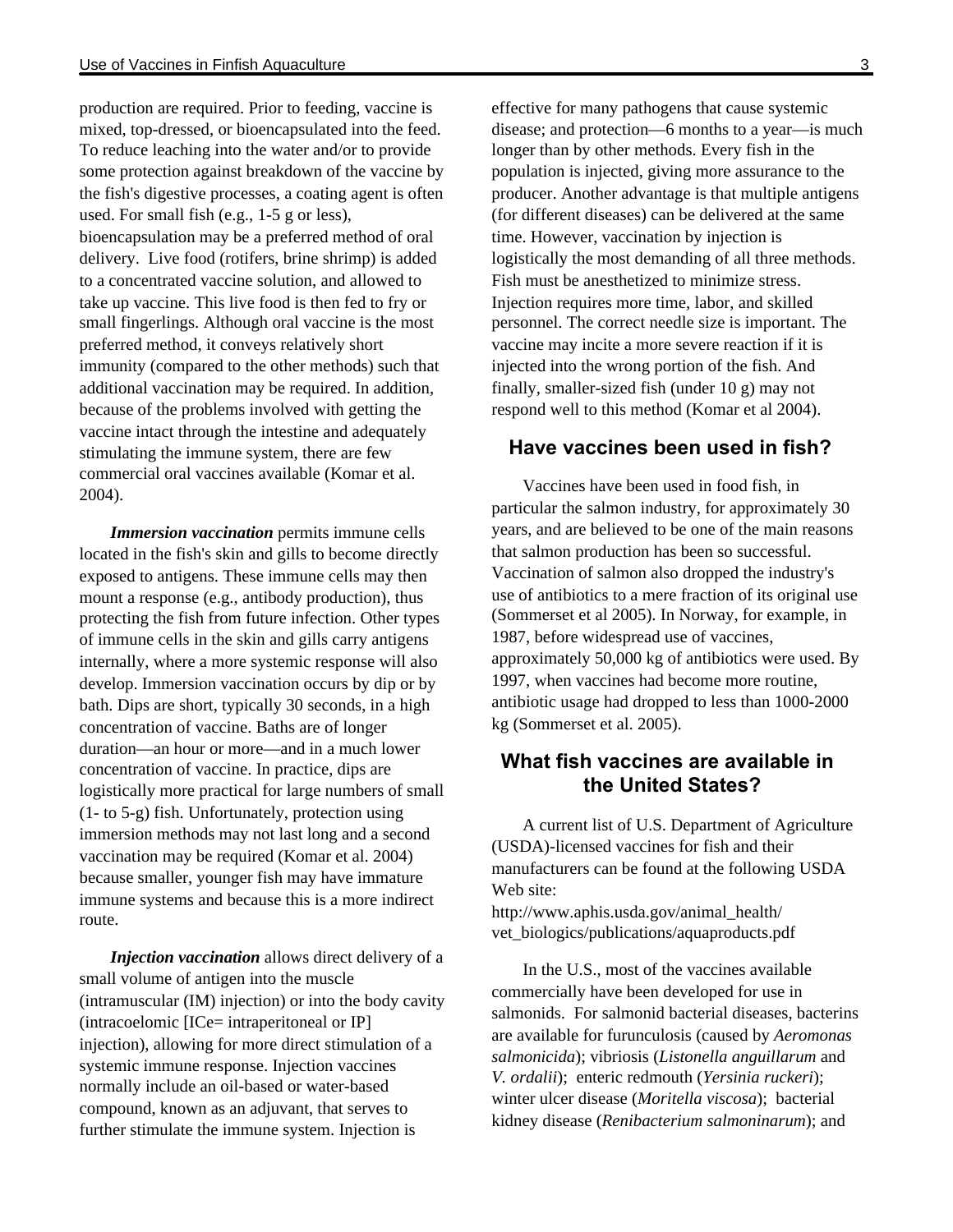salmonid rickettsial septicemia (*Piscirickettsia salmonis*). In addition to separate bacterins, a number of vaccines are available for salmonids that target multiple diseases. A live attenuated vaccine is available for the salmonid viral disease infectious salmon anemia (USDA-APHIS-Center for Veterinary Biologics [CVB].

# **Are commercial vaccines available in the United States for warmwater fish?**

Currently, two live attenuated vaccines have been developed and are commercially available in the U.S. for enteric septicemia of catfish (caused by the bacterium Edwardsiella ictaluri) and columnaris disease (caused by the bacterium *Flavobacterium columnare*) (USDA-APHIS-CVB).

# **Are vaccines available in other countries and can we use them in the United States?**

Knowledge of what vaccines are available in other countries allows U.S. producers to understand how their competitors manage specific diseases and whether or not access to these vaccines through discussions with manufacturers will be worthwhile. There are a number of vaccines commercially available in other countries (Biering et al. 2005; Hastein et al. 2005).

Ultimately, commercial vaccine availability is a matter of economics. Manufacturers of these vaccines must first decide whether or not the U.S. market will be economically beneficial to them. Next, they must submit their vaccine(s) to the USDA-APHIS-CVB for official licensing, and this can be a lengthy process. After all licensing, testing, and other requirements are completed, the vaccine would be available for U.S. producers.

A number of vaccines are not currently available in the U.S. but have been, or are registered and commercially available in other countries. For the prevention of bacterial diseases, vaccines include those for streptoccocosis (caused by *Streptococcus iniae* and related bacteria); pasteurellosis (*Photobacterium damsela* subsp. *piscicida*);

warmwater vibriosis (*V. alginolyticus*, *V. harveyi, V. vulnificus*, and *V. parahaemolyticus*); and lactococcosis (*Lactococcus garvieae*). Vaccines for the prevention of viral diseases include those for koi herpesvirus (CyHV-3); infectious pancreatic necrosis (IPN); infectious hematopoietic necrosis (IHNV); viral hemorrhagic septicemia (VHS); salmon pancreatic disease (SPD); grass carp aquareovirus (GCR); and iridovirus in *Seriola spp*. (Grisez and Tan 2005; Hastein *et al*. 2005).

# **What are the differences between autogenous vaccines and licensed, commercial vaccines?**

Licensed, commercial vaccines are produced by a manufacturer for a specific fish species or species group and for a specific disease. Commercial vaccines (and other products considered under the umbrella term, "biologics," meaning of biological origin) are regulated and licensed by the USDA-APHIS Center for Veterinary Biologics (CVB),

http://www.aphis.usda.gov/animal\_health/ vet\_biologics/, under the Virus-Serum Toxin Act, http://www.aphis.usda.gov/animal\_health/ vet\_biologics/publications/VSTA.pdf, and go through rigorous testing for safety and effectiveness.

Autogenous vaccines are made from a particular pathogen (commonly a specific bacteria) that has been isolated from diseased fish at a specific facility. Although autogenous vaccine production also must follow strict guidelines, there is more flexibility with use of these products. Autogenous vaccines are restricted to use by or under the direction of a licensed veterinarian within the context of a veterinarian-client-patient relationship (VCPR--see the description in the box below). There are situations when a USDA-licensed commercial vaccine is not available, and autogenous vaccines are an excellent solution in these cases. For more information on autogenous vaccine regulations, see 9CFR113.113 (Code of Federal Regulations), http://edocket.access.gpo.gov/cfr\_2009/janqtr/pdf/ 9cfr113.113.pdf, and V.S. Memos 800.69 and 800.103 (USDA-APHIS Veterinary Services guidance documents, available on line in numerical order beginning at: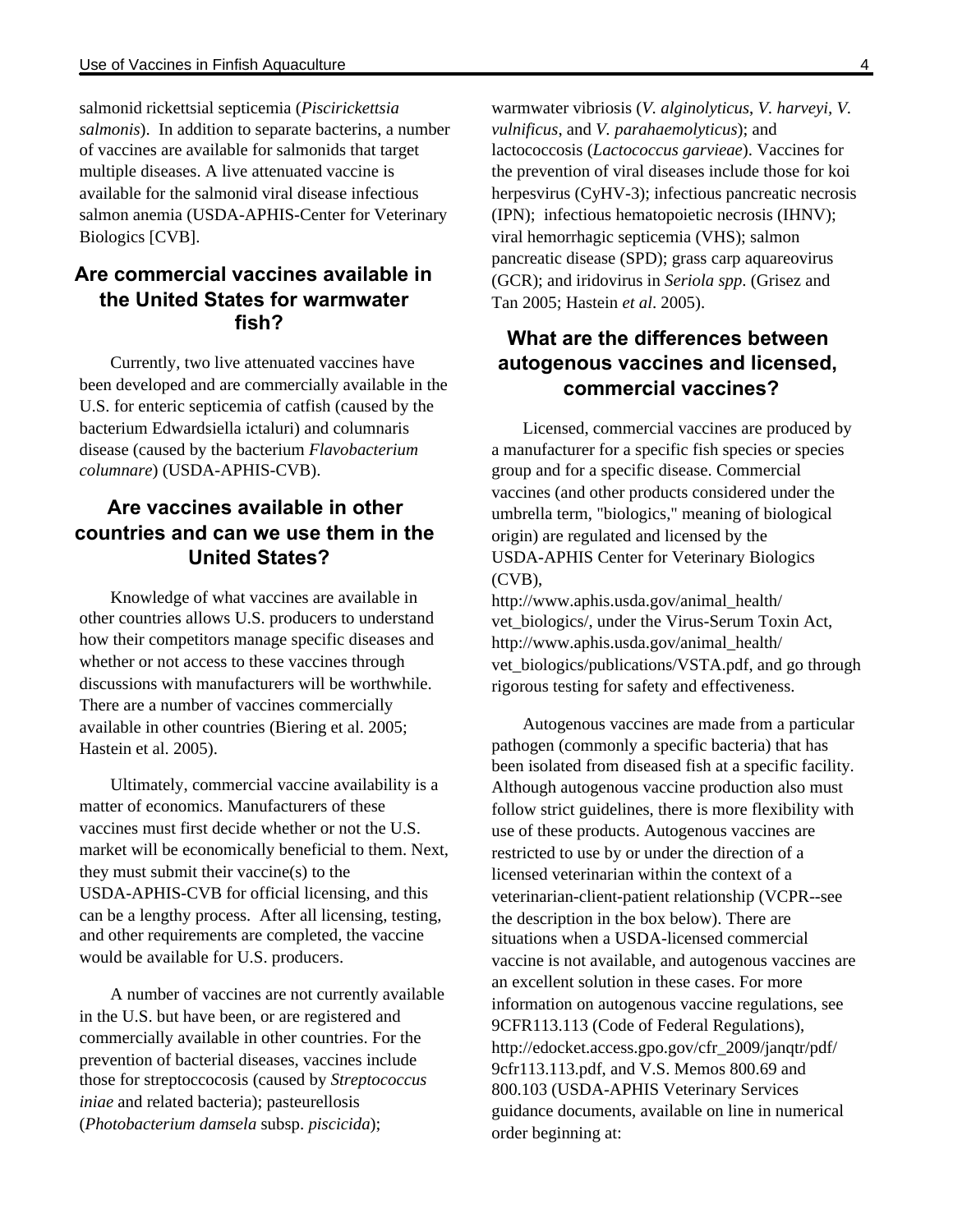http://www.aphis.usda.gov/animal\_health/ vet biologics/vb vs memos.shtml).

A valid veterinarian-client-patient relationship is one in which:

(1) A veterinarian has assumed the responsibility for making medical judgments regarding the health of (an) animal(s) and the need for medical treatment, and the client (the owner of the animal or animals or other caretaker) has agreed to follow the instructions of the veterinarian;

(2) There is sufficient knowledge of the animal(s) by the veterinarian to initiate at least a general or preliminary diagnosis of the medical condition of the animal(s); and (3) The practicing veterinarian is readily available for follow-up in case of adverse reactions or failure of the regimen of therapy. Such a relationship can exist only when the veterinarian has recently seen and is personally acquainted with the keeping and care of the animal(s) by virtue of examination of the animal(s) and/or by medically appropriate and timely visits to the premises where the animal(s) are kept.

Within the context of a veterinarian-client-patient-relationship, USDA-licensed, commercial vaccines can be used for other species or other indications—for example, a related bacterial or viral disease other than those for which the vaccines were originally manufactured. For example, the commercially available, USDA-licensed catfish vaccine for columnaris disease can be used against columnaris in other species, under the direction of a veterinarian. Biotests should be run on small numbers of fish before large-scale use to determine safety and efficacy.

Under specified conditions, autogenous vaccines may also be used for animal populations that are close to the facility for which the autogenous vaccine was originally manufactured. Autogenous vaccines have been developed and used successfully in ornamental fish aquaculture (Russo et al. 2006a; Russo et al. 2006b).

## **What is required to develop a vaccine for a specific disease?**

A number of factors and a certain amount of information are necessary to facilitate vaccine development and use. The specific farming and husbandry methods should be well understood, and relatively intensive culture of a fish with good management is ideal. There should be a good understanding of what organism causes the disease under study, and under what conditions. In some cases, if scientific resources are available, the biological structure of relevant antigens (parts of the pathogen that incite the best immune response) can be determined and used. The vaccine should be administered in a way that will stimulate the proper immune response and should mimic how the pathogen infects the fish naturally. Knowedge of the fish species' immune system development will also help identify how early the fish can be vaccinated and when during the production cycle the vaccine should be administered (Grisez and Tan 2005).

Manufacturers and researchers must run numerous experimental trials when developing and testing vaccines for commercial production. During these trials, vaccinated and unvaccinated groups of fish are challenged (infected in the laboratory with a given pathogen) to determine the effectiveness of a given vaccine. Researchers must have a good understanding of the disease and the fish species, and should be able to grow the disease organism easily.

An autogenous vaccine or bacterin for a facility with a specific disease problem can be manufactured much more rapidly than a commercial vaccine or bacterin can be developed and licensed. Autogenous vaccines for a specific pathogen causing disease in a specific facility can be developed based on the guidelines identified above (9CFR113.113 and V.S. Memos 800.69 and 800.103). Briefly, the facility must work with a veterinarian or a qualified fish health specialist; the pathogen of concern (in most cases, bacteria) must be identified and cultured from diseased fish at the facility; and then, using that particular isolate/strain of pathogen, the autogenous product can be produced by the veterinarian or by a USDA-licensed vaccine production facility, following appropriate guidelines. This process may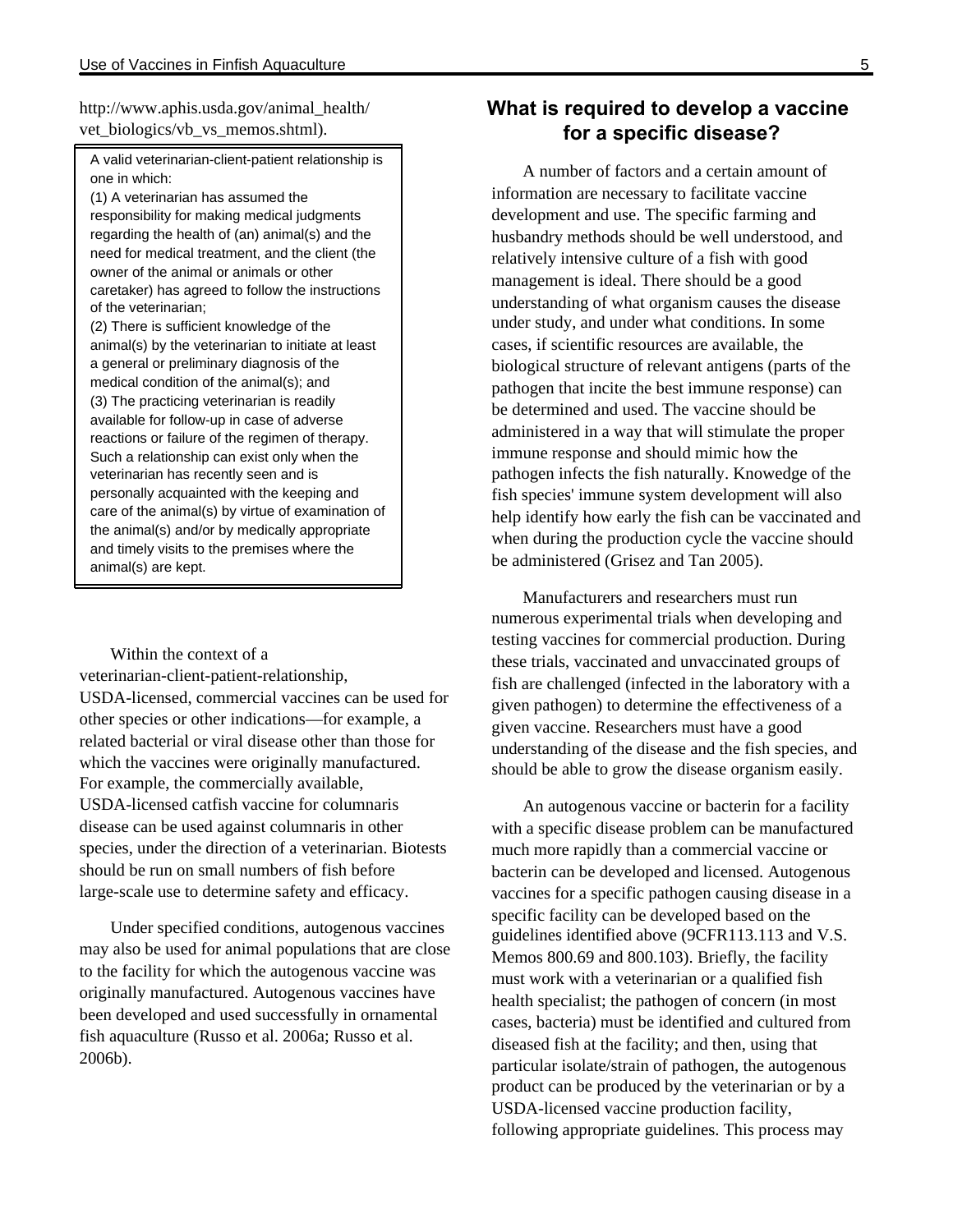take several months or longer, depending upon the situation. Additional rules regarding use of this autogenous product, including length of time for use and how many times the product can be reissued, must also be followed.

Bottom line, as much information as possible is needed to ensure that other factors that contribute to disease are minimized and that vaccination occurs at the best time during production for logistical reasons and effectiveness.

# **Can I use vaccines after a disease outbreak has begun?**

Vaccines are not the same as antibiotics and generally will not be effective for stopping a disease outbreak once it has begun. Vaccines are used to prevent a specific disease outbreak from occurring and are not a therapy. Vaccines rely upon a healthy immune system to work properly.

# **What factors determine how well a vaccine will work?**

Just as with any other fish health management tool or technique, vaccines are not a universal preventative. Excellent husbandry, including good biosecurity and genetics, optimal nutrition, appropriate densities, life stage considerations, and system management (including water quality/chemistry) are all important for minimizing disease in general, as well as for maximizing vaccine effectiveness. Good biosecurity, including appropriate quarantine and adequate sanitation and disinfection, will minimize the potential for introduction of unwanted pathogens and reduce loading of opportunistic pathogens. Making sure the fish are as healthy as possible, given production parameter constraints, will go far toward preparing fish for vaccination and boosting their immune systems.

Proper diagnosis of a disease is also critical. Producers should work with an aquatic veterinarian or other fish health professional, and with a fish disease diagnostic laboratory to determine the major contributing factors to a disease outbreak. This will facilitate vaccine development and feasibility. Some diseases will have primarily environmental (water

quality, handling) components that may not require a vaccine. Some diseases will have a specific pathogen, such as a specific strain of bacteria, for which a legal, commercial vaccine may or may not be available.

Determining when in the production cycle fish get sick (for ongoing diseases) and at what stage fish can be successfully vaccinated may require some additional diagnostics and experiments. This step is also necessary for proper vaccine use.

The various methods of administration (injection, immersion, or oral) have different advantages and disadvantages; the choice of which one to use will depend upon the situation. Water temperature during the immunization process will determine how quickly immunity will develop. Any stress during this time period will also hinder development of immunity. For warmwater species, 1-3 weeks may be required.

Commercial vaccines may or may not be adequate, and autogenous vaccines may be required for a given situation. However, since less research will have been carried out with autogenous vaccines, their effectiveness will be more variable and, ideally, small-scale trials should be run at the facility before these vaccines are put into widespread use.

#### **Summary**

In addition to optimizing husbandry and general management practices, vaccine use, although still limited, is becoming more widespread in certain sectors of aquaculture for disease prevention. A number of vaccines have been in use by the salmonid industry for decades. However, commercial vaccine development for other aquaculture sectors, including producers of warmwater fish, is still quite limited in the U.S. Greater demand by producers and increased levels of research and interest by manufacturers is helping to make vaccination a more viable option. Currently, vaccines are available for some economically important bacterial and viral diseases. Vaccines for protection against parasitic and fungal diseases have not yet been developed.

Vaccination should be considered part of a comprehensive fish health management scheme, and not the only solution for a disease problem.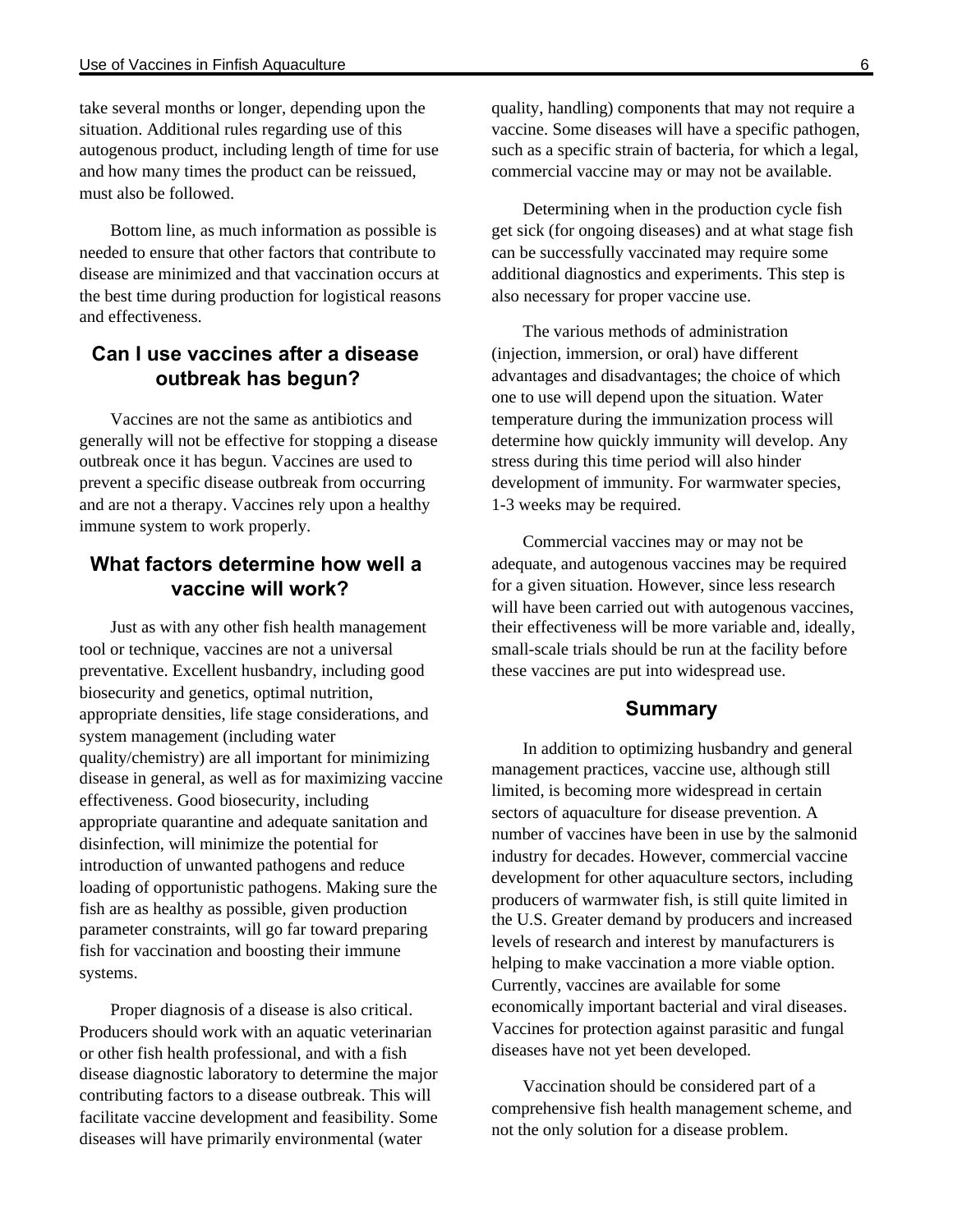Vaccination is intended for disease prevention, and not for disease treatment, and can be thought of as "insurance." To ensure that vaccination will work, producers must weigh carefully the many factors that determine whether a given vaccine will be effective in a given situation (the particular pathogen and disease, the fish species and age, fish production methods, vaccine route of administration, and economics).

Autogenous vaccines are manufactured from specific pathogens (e.g., bacteria or viruses) isolated from sick fish at a particular facility. This type of vaccine can help prevent recurrent disease problems, and should be considered a management option. However, as with commercial, licensed vaccines, strict USDA guidelines must be followed. Producers considering incorporating vaccines into their management schemes should work closely with a fish veterinarian or other fish health specialist.

#### **Acknowledgements**

The author thanks Melisse Schilling, USDA-Center for Veterinary Biologics, for all of her assistance with this extension publication.

#### **References**

Biering E., S. Villoing, I. Sommerset, and K.E. Christie. 2005. Update on viral vaccines for fish. *Progress in Fish Vaccinology. Developments in Biologicals*, P.J. Midtlyng, (ed.): 121:97-113.

Grisez, L., and Z. Tan. 2005. Vaccine development for Asian aquaculture. In *Diseases in Asian Aquaculture*, P. Walker, R. Lester, and M.G. Bondad-Reantaso (eds), V: 483-494. Fish Health Section, Asian Fisheries Society, Manila..

Hastein, T., R. Gudding, and O. Evensen. 2005. Bacterial vaccines for fish—an update of the current situation worldwide. *Progress in Fish Vaccinology. Developments in Biologicals*, P. J. Midtlyng, (ed), 121:55-74.

Komar, C., W.J. Enright, L. Grisez, and Z. Tan. 2004. Understanding fish vaccination. *AQUA Culture AsiaPacific Magazine*, pp. 27-29.

Russo, R., H. Mitchell, and R. P. E. Yanong. 2006a. Characterization of *Streptococcus iniae* isolated from ornamental cyprinid fishes and development of challenge models. *Aquaculture* 256:105-110.

Russo, R., R. P. E. Yanong, and H. Mitchell. 2006b. Dietary beta-glucans and nucleotides enhance resistance of red-tail black shark (*Epalzeorhynchus bicolor*, fam. Cyprinidae) to *Streptococcus iniae* infection. *Journal of the World Aquaculture Society* 37:298-306.

Sommerset, I., B. Krossoy, E. Biering, and P. Frost. 2005. Vaccines for fish in aquaculture. Expert Review of Vaccines 4(1):89-101.

Code of Federal Regulations. 9CFR113.113. http://edocket.access.gpo.gov/cfr\_2009/janqtr/ pdf/9cfr113.113.pdf

USDA-APHIS Center for Veterinary Biologics websites (November 2008):

Licensed veterinary biological products list: 

http://www.aphis.usda.gov/animal\_health/ vet biologics/vb\_licensed\_products.shtml

Currently available biologics for fish (incuding list of vaccines):

http://www.aphis.usda.gov/animal\_health/ vet\_biologics/publications/aquaproducts.pdf

Virus-Serum Toxin Act (21USC151-159 et seq):

http://www.aphis.usda.gov/animal\_health/ vet\_biologics/publications/VSTA.pdf

 USDA-APHIS Veterinary Services autogenous vaccine guidance documents:

http://www.aphis.usda.gov/animal\_health/ vet\_biologics/vb\_vs\_memos.shtml

#### **For more information:**

To find veterinarians who work with fish, go to http://www.aquavetmed.info/ or contact your state veterinary medical association.